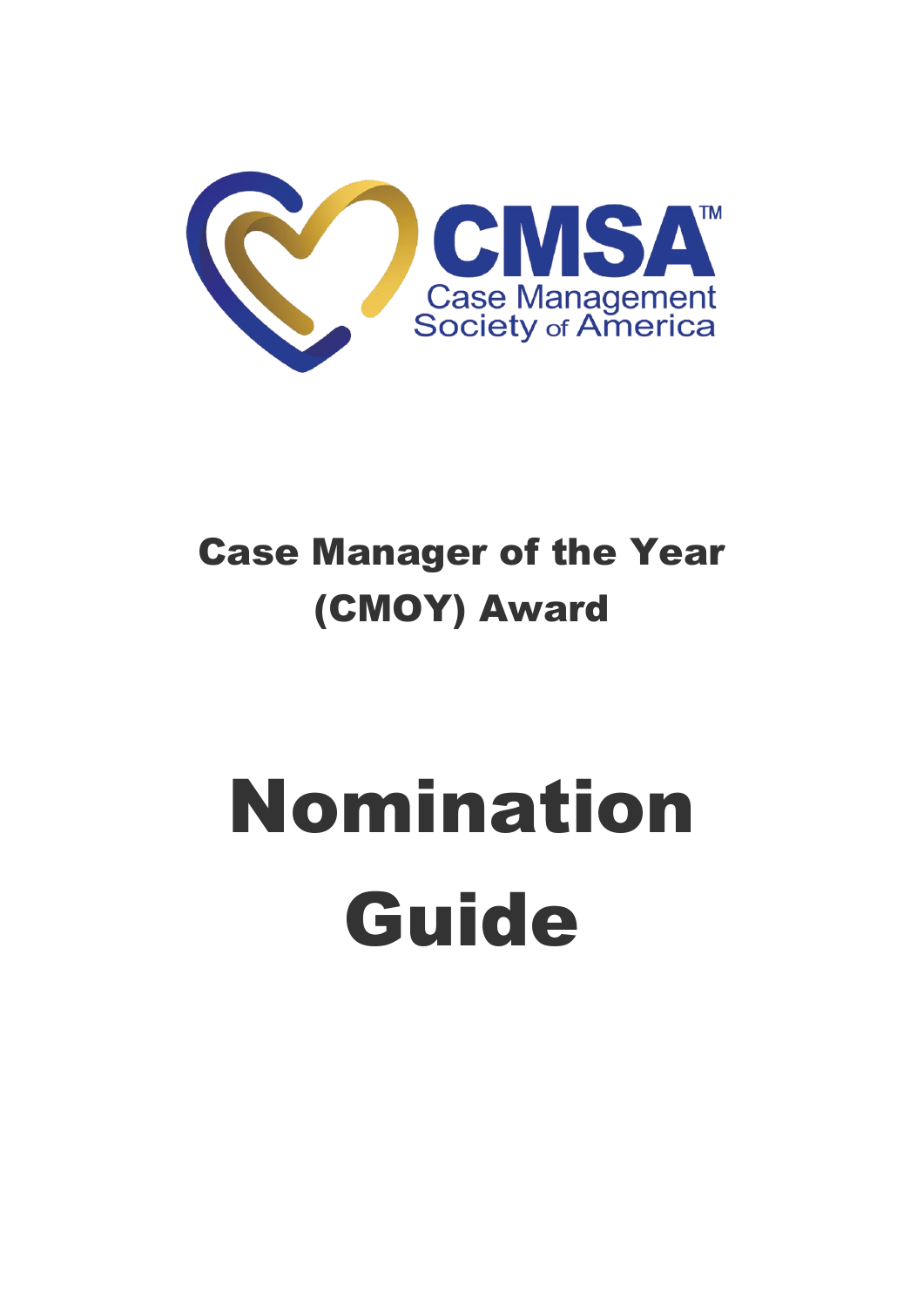This guide provides an overview of what to expect when submitting a Nomination for the Case Manager of the Year.

#### Helpful Hints:

- Submission deadline is February 1, 2022
- Gather all information needed before beginning the electronic submission process.
- The link the begin your nomination is:<https://cmsa.org/awards/cmoy/>
- Reach out to those writing Nomination Letter with ample time for them to return before your submission deadline.
	- o **Professional References and Letters of Recommendation** In addition to your Nomination letter, you will need to submit three (3) letters from professional individuals who can confirm the basis for this individual to be submitted for this award nomination.
- If submitting an AOSE Nomination in addition to a CMOY Nomination, each will require a separate set of letters related to the type of award and criteria.
- Committee will only be able to score on the responses you provide for each of the application questions. They will not search the CV or letters for the information on those specific questions.
- CMSA will contact the Award Recipient and all nominees once the final results are made.

# AWARD CRITERIA

#### National Case Manager of the Year (CMOY)

#### **Minimum Criteria:**

- Current Class "A" member of CMSA for five years and currently in good standing.
- At least one national healthcare-related certification at time of nomination *(i.e., CCM, CDMS, CRC, CRRN, COHN, etc.).*
- Current Curriculum Vitae validating the Nominee has five (5) years of current and engaged experience in case management.
- Three (3) letters of reference from those professionals that can provide additional information to support the nominee for this award.

#### **Award Criteria:**

- Participation in CMSA and/or other professional organizations at the national, state, or local level in one or more of the following areas:
	- o Officer
	- o Member of the Board of Directors
	- o Committee Chair/Committee Member
	- o Task Force Chair/Task Force Member
- Authored an article published in current literature for national, state, or local distribution.
- Conducted educational/professional presentation(s) related to CM at one or more of the following:
	- o National conference/seminar
	- o State or local conference/seminar
	- o Group of professionals outside of normal job duties; related to CM *(i.e. academic training program; meeting with public officials)*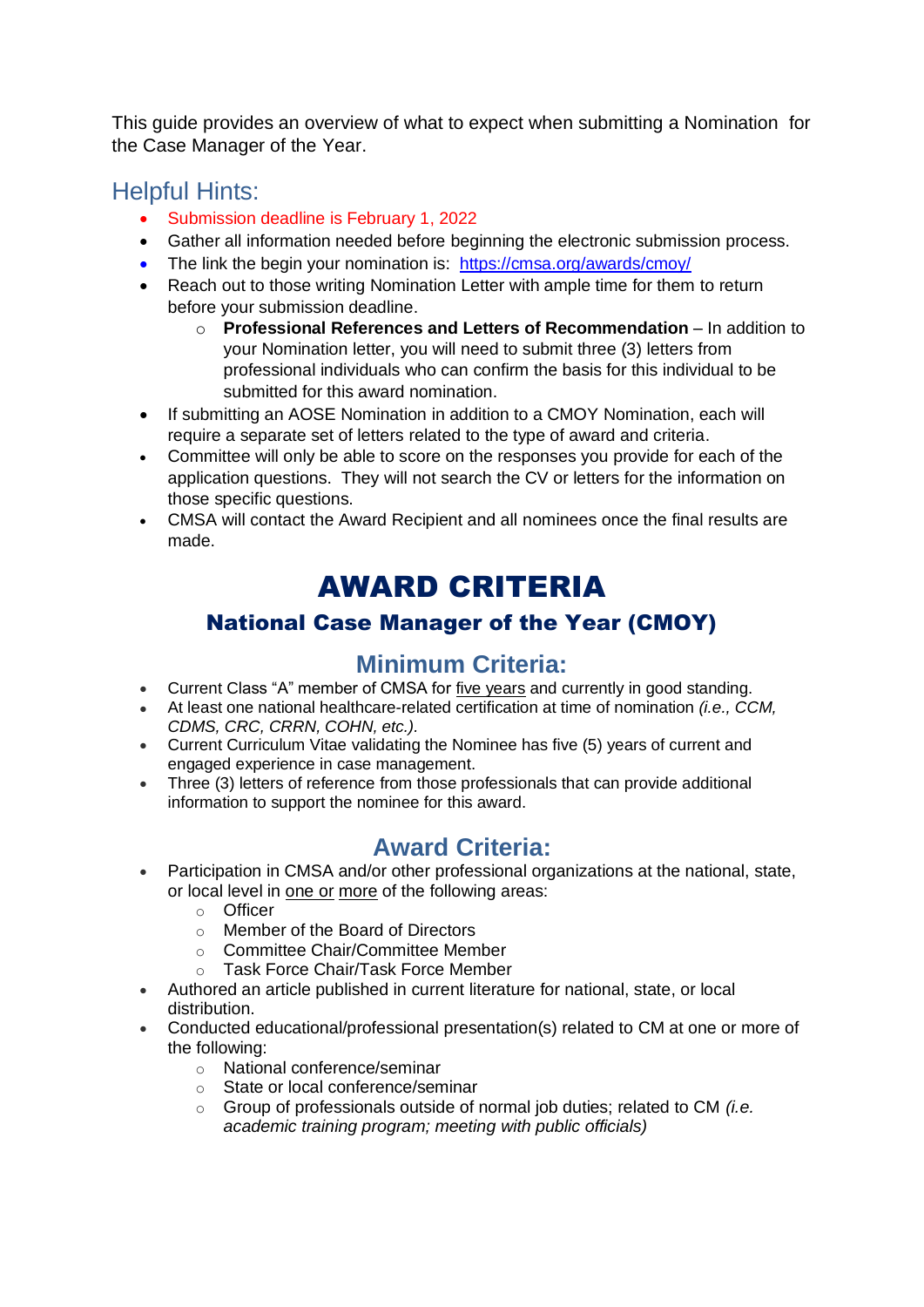### **CMOY Nominee May Demonstrate Excellence in Case Management Leadership through Any of These Activities:**

- Significantly enhances the body of CM knowledge.
- Supports research in the study of case management.
- Significantly and positively impacts case management practice in a particular work setting.
- Develops a new & innovative management approach to a commonly recognized barrier to wellness.
- Provides CM service to all clients or family or group of clients which are considered to exceed usual expectations & which has resulted in significant improvement in quality of care.
- Provides case management service to a client or family or group of clients which is considered to exceed usual expectations, and which has resulted in significant cost savings.
- Exceeds usual expectations in the training of case managers, as a supervisor or manager of a staff of case managers.
- Impacts the clients of case managers through the initiation or enhancement of community service *(i.e., a support group, etc.).*
- Significantly impacts communication with other professional groups.

## **Nomination Questions**

In addition to the Nominees contact information, CV, and Letters of recommendation the questions below will be asked on the application form.

- **Nominees CMSA Leadership Positions:**
	- o *List the titles, affiliation such as either National or Local, term of office dates within the last five (5) years.*
- **Nominees Other Leadership Positions:**
	- o *List leadership positions with other national, state, or local level healthcare organizations on Board, or Committee roles, as well as any advisory task force panels or national initiative programs within the past 5 years.*
	- o *List title(s), organization(s), and term of office dates.*
- **Published Articles:**
	- o *List any case management articles authored by this nominee within the past five (5) years in a nationally recognized professional journal.*
- **Educational/Professional Presentations:**
	- o *List any programs this nominee conducted at a national or local conference or event related to case management.*
	- o *List program name, organization, and type of event presented within the last five (5) years.*
- **OTHER Educational/Professional Presentations:**
	- o *List any programs this nominee presented NOT at a conference or seminar but related to case management, providing academic/educational programs to case managers, healthcare professionals or other audiences (i.e., academic course, meeting with public officials, training programs, etc…).*
	- o *List program name, organization, and type of event that was presented within the last five (5) years.*
- **Collaborative Practice Models:**